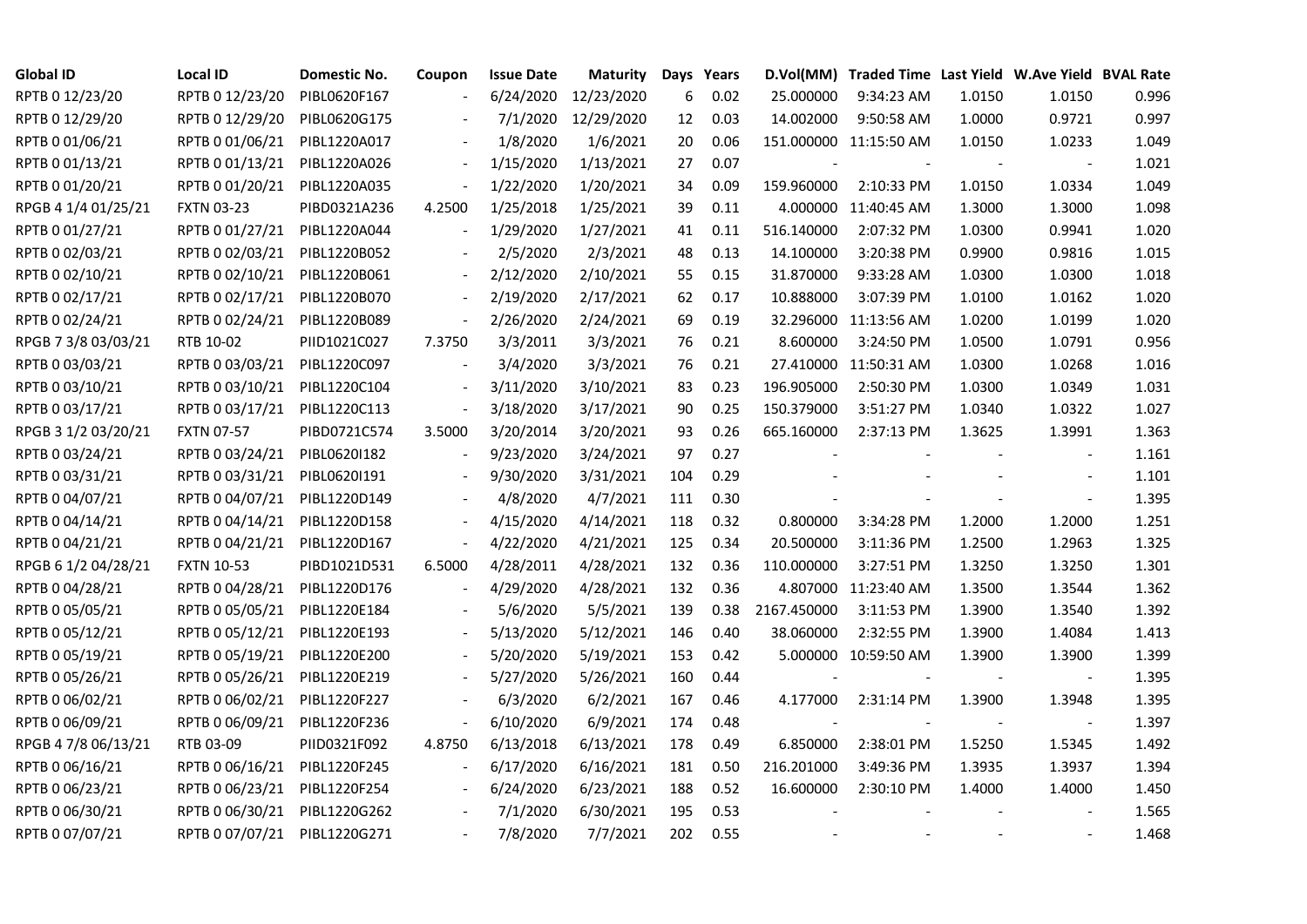| <b>Global ID</b>     | <b>Local ID</b>   | Domestic No. | Coupon         | <b>Issue Date</b> | <b>Maturity</b> |     | Days Years |            | D.Vol(MM) Traded Time Last Yield W.Ave Yield BVAL Rate |        |                          |       |
|----------------------|-------------------|--------------|----------------|-------------------|-----------------|-----|------------|------------|--------------------------------------------------------|--------|--------------------------|-------|
| RPTB 0 07/14/21      | RPTB 0 07/14/21   | PIBL1220G280 |                | 7/15/2020         | 7/14/2021       | 209 | 0.57       |            |                                                        |        |                          | 1.480 |
| RPTB 0 07/21/21      | RPTB 0 07/21/21   | PIBL1220G299 |                | 7/22/2020         | 7/21/2021       | 216 | 0.59       |            | 500.000000 10:26:35 AM                                 | 1.5000 | 1.5000                   | 1.505 |
| RPTB 0 07/28/21      | RPTB 0 07/28/21   | PIBL1220G306 |                | 7/29/2020         | 7/28/2021       | 223 | 0.61       |            |                                                        |        |                          | 1.503 |
| RPTB 0 08/04/21      | RPTB 0 08/04/21   | PIBL1220H314 | $\blacksquare$ | 8/5/2020          | 8/4/2021        | 230 | 0.63       |            |                                                        |        | $\overline{\phantom{a}}$ | 1.516 |
| RPTB 0 08/11/21      | RPTB 0 08/11/21   | PIBL1220H323 |                | 8/12/2020         | 8/11/2021       | 237 | 0.65       |            |                                                        |        |                          | 1.528 |
| RPTB 0 08/18/21      | RPTB 0 08/18/21   | PIBL1220H332 |                | 8/19/2020         | 8/18/2021       | 244 | 0.67       |            |                                                        |        | $\blacksquare$           | 1.557 |
| RPTB 0 08/25/21      | RPTB 0 08/25/21   | PIBL1220H341 |                | 8/26/2020         | 8/25/2021       | 251 | 0.69       |            |                                                        |        | $\blacksquare$           | 1.526 |
| RPTB 0 09/01/21      | RPTB 0 09/01/21   | PIBL1220I359 |                | 9/2/2020          | 9/1/2021        | 258 | 0.71       |            |                                                        |        |                          | 1.563 |
| RPTB 0 09/08/21      | RPTB 0 09/08/21   | PIBL1220I368 |                | 9/9/2020          | 9/8/2021        | 265 | 0.73       |            |                                                        |        |                          | 1.575 |
| RPTB 0 09/22/21      | RPTB 0 09/22/21   | PIBL1220I386 |                | 9/23/2020         | 9/22/2021       | 279 | 0.76       |            |                                                        |        |                          | 1.598 |
| RPTB 0 09/29/21      | RPTB 0 09/29/21   | PIBL1220I395 | $\blacksquare$ | 9/30/2020         | 9/29/2021       | 286 | 0.78       |            |                                                        |        | $\blacksquare$           | 1.600 |
| RPTB 0 10/06/21      | RPTB 0 10/06/21   | PIBL1220J401 |                | 10/7/2020         | 10/6/2021       | 293 | 0.80       | 1.095000   | 2:33:59 PM                                             | 1.6000 | 1.6074                   | 1.600 |
| RPTB 0 10/13/21      | RPTB 0 10/13/21   | PIBL1220J410 |                | 10/14/2020        | 10/13/2021      | 300 | 0.82       |            |                                                        |        | $\overline{\phantom{a}}$ | 1.680 |
| RPGB 5 3/4 10/20/21  | RTB 10-03         | PIID1021J039 | 5.7500         | 10/20/2011        | 10/20/2021      | 307 | 0.84       | 1.000000   | 2:25:56 PM                                             | 1.6150 | 1.6150                   | 1.458 |
| RPTB 0 10/20/21      | RPTB 0 10/20/21   | PIBL1220J429 |                | 10/21/2020        | 10/20/2021      | 307 | 0.84       |            | 287.952000 10:27:44 AM                                 | 1.6500 | 1.6500                   | 1.646 |
| RPTB 0 10/27/21      | RPTB 0 10/27/21   | PIBL1220J438 |                | 10/28/2020        | 10/27/2021      | 314 | 0.86       |            |                                                        |        |                          | 1.648 |
| RPTB 0 11/03/21      | RPTB 0 11/03/21   | PIBL1220K445 |                | 11/4/2020         | 11/3/2021       | 321 | 0.88       | 380.673000 | 3:29:15 PM                                             | 1.6900 | 1.6800                   | 1.690 |
| RPTB 0 11/10/21      | RPTB 0 11/10/21   | PIBL1220K454 |                | 11/11/2020        | 11/10/2021      | 328 | 0.90       | 829.382000 | 3:38:40 PM                                             | 1.6700 | 1.6828                   | 1.696 |
| RPTB 0 11/17/21      | RPTB 0 11/17/21   | PIBL1220K463 |                | 11/18/2020        | 11/17/2021      | 335 | 0.92       | 200.000000 | 2:44:39 PM                                             | 1.6850 | 1.6850                   | 1.686 |
| RPGB 5 3/4 11/24/21  | <b>FXTN 10-55</b> | PIBD1021K551 | 5.7500         | 11/24/2011        | 11/24/2021      | 342 | 0.94       |            | 20.000000 11:12:26 AM                                  | 1.5000 | 1.5000                   | 1.538 |
| RPTB 0 11/24/21      | RPTB 0 11/24/21   | PIBL1220K472 |                | 11/25/2020        | 11/24/2021      | 342 | 0.94       |            |                                                        |        | $\overline{\phantom{a}}$ | 1.692 |
| RPTB 0 12/01/21      | RPTB 0 12/01/21   | PIBL1220L480 |                | 12/2/2020         | 12/1/2021       | 349 | 0.96       | 31.387000  | 2:08:17 PM                                             | 1.6800 | 1.6802                   | 1.695 |
| RPTB 0 12/07/21      | RPTB 0 12/07/21   | PIBL1220L499 |                | 12/9/2020         | 12/7/2021       | 355 | 0.97       |            | 80.000000 11:12:29 AM                                  | 1.6800 | 1.6800                   | 1.680 |
| RPTB 0 12/15/21      | RPTB 0 12/15/21   | PIBL1220L505 |                | 12/16/2020        | 12/15/2021      | 363 | 0.99       | 150.786000 | 3:58:18 PM                                             | 1.6850 | 1.6843                   | 1.680 |
| RPGB 63/8 01/19/22   | <b>FXTN 10-54</b> | PIBD1022G545 | 6.3750         | 7/19/2011         | 1/19/2022       | 398 | 1.09       |            |                                                        |        | $\overline{\phantom{a}}$ | 1.607 |
| RPGB 4 01/26/22      | <b>FXTN 05-74</b> | PIBD0522A747 | 4.0000         | 1/26/2017         | 1/26/2022       | 405 | 1.11       | 9.400000   | 3:35:56 PM                                             | 1.7200 | 1.7213                   | 1.697 |
| RPGB 15 03/14/22     | <b>FXTN 20-02</b> | PIBD2022C021 | 15.0000        | 3/14/2002         | 3/14/2022       | 452 | 1.24       |            |                                                        |        | $\sim$                   | 1.597 |
| RPGB 4 3/4 07/04/22  | <b>FXTN 03-24</b> | PIBD0322G247 | 4.7500         | 7/4/2019          | 7/4/2022        | 564 | 1.54       |            |                                                        |        |                          | 1.740 |
| RPGB 4 7/8 08/02/22  | <b>FXTN 10-56</b> | PIBD1022H562 | 4.8750         | 8/2/2012          | 8/2/2022        | 593 | 1.62       |            |                                                        |        |                          | 1.784 |
| RPGB 4 3/4 09/13/22  | <b>FXTN 10-57</b> | PIBD1022I570 | 4.7500         | 9/13/2012         | 9/13/2022       | 635 | 1.74       |            |                                                        |        |                          | 1.821 |
| RPGB 12 3/4 10/17/22 | <b>FXTN 20-03</b> | PIBD2022J033 | 12.7500        | 10/17/2002        | 10/17/2022      | 669 | 1.83       |            |                                                        |        | $\overline{\phantom{a}}$ | 1.851 |
| RPGB 4 5/8 12/04/22  | RTB 05-11         | PIID0522L114 | 4.6250         | 12/4/2017         | 12/4/2022       | 717 | 1.96       |            | 14.138000 10:18:05 AM                                  | 1.8500 | 1.8500                   | 1.899 |
| RPGB 4 12/06/22      | <b>FXTN 10-58</b> | PIBD1022L585 | 4.0000         | 12/6/2012         | 12/6/2022       | 719 | 1.97       |            |                                                        |        |                          | 1.975 |
| RPGB 4 3/8 02/11/23  | RTB 03-10         | PIID0323B101 | 4.3750         | 2/11/2020         | 2/11/2023       | 786 | 2.15       | 517.820000 | 3:59:05 PM                                             | 1.9000 | 1.9222                   | 1.918 |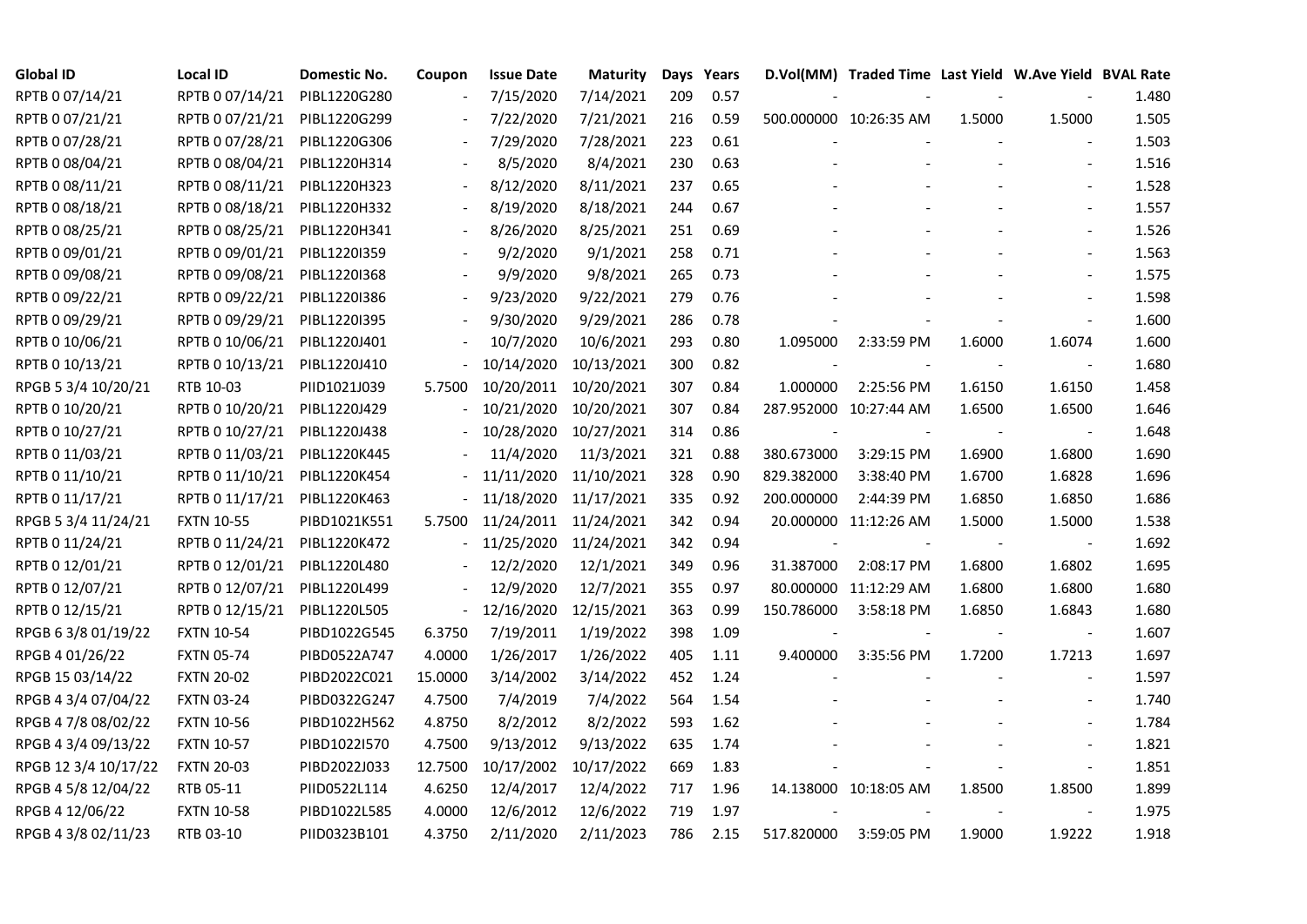| <b>Global ID</b>     | <b>Local ID</b>   | Domestic No. | Coupon  | <b>Issue Date</b> | <b>Maturity</b>  |     | Days Years |                         | D.Vol(MM) Traded Time Last Yield W.Ave Yield BVAL Rate |        |                          |       |
|----------------------|-------------------|--------------|---------|-------------------|------------------|-----|------------|-------------------------|--------------------------------------------------------|--------|--------------------------|-------|
| RPGB 13 02/20/23     | <b>FXTN 20-04</b> | PIBD2023B048 | 13.0000 | 2/20/2003         | 2/20/2023        | 795 | 2.18       |                         |                                                        |        |                          | 1.951 |
| RPGB 5 1/2 03/08/23  | <b>FXTN 05-75</b> | PIBD0523C752 | 5.5000  | 3/8/2018          | 3/8/2023         | 811 | 2.22       | 245.900000              | 3:50:12 PM                                             | 1.9850 | 2.0099                   | 1.999 |
| RPGB 3 1/2 04/21/23  | <b>FXTN 07-58</b> | PIBD0723D588 | 3.5000  | 4/21/2016         | 4/21/2023        | 855 | 2.34       | 6.680000                | 3:49:39 PM                                             | 2.1500 | 2.1500                   | 2.091 |
| RPGB 11 7/8 05/29/23 | <b>FXTN 20-05</b> | PIBD2023E054 | 11.8750 | 5/29/2003         | 5/29/2023        | 893 | 2.45       | 244.000000              | 3:48:21 PM                                             | 1.9000 | 1.9615                   | 2.002 |
| RPGB 3 1/4 08/15/23  | RTB 10-04         | PIID1023H046 | 3.2500  | 8/15/2013         | 8/15/2023        | 971 | 2.66       | 62.100000               | 3:37:27 PM                                             | 2.2250 | 2.1327                   | 2.174 |
| RPGB 2 3/8 09/10/23  | <b>FXTN 03-25</b> | PIBD0323I252 | 2.3750  | 9/10/2020         | 9/10/2023        | 997 | 2.73       | 1494.640000             | 3:39:50 PM                                             | 2.0200 | 2.0234                   | 2.027 |
| RPGB 11 3/8 10/23/23 | <b>FXTN 20-06</b> | PIBD2023J068 | 11.3750 | 10/23/2003        | 10/23/2023 1,040 |     | 2.85       |                         |                                                        |        | $\blacksquare$           | 2.128 |
| RPGB 6 1/4 03/12/24  | RTB 05-12         | PIID0524C129 | 6.2500  | 3/12/2019         | 3/12/2024 1,181  |     | 3.23       | 737.550000              | 2:41:14 PM                                             | 2.0500 | 2.0700                   | 2.067 |
| RPGB 4 1/2 04/20/24  | <b>FXTN 07-59</b> | PIBD0724D595 | 4.5000  | 4/20/2017         | 4/20/2024 1,220  |     | 3.34       |                         |                                                        |        |                          | 2.335 |
| RPGB 12 3/8 06/03/24 | <b>FXTN 20-07</b> | PIBD2024F075 | 12.3750 | 6/3/2004          | 6/3/2024 1,264   |     | 3.46       |                         |                                                        |        |                          | 2.270 |
| RPGB 12 7/8 08/05/24 | <b>FXTN 20-08</b> | PIBD2024H086 | 12.8750 | 8/5/2004          | 8/5/2024 1,327   |     | 3.63       |                         |                                                        |        | $\overline{\phantom{a}}$ | 2.308 |
| RPGB 4 1/8 08/20/24  | <b>FXTN 10-59</b> | PIBD1024H595 | 4.1250  | 8/20/2014         | 8/20/2024 1,342  |     | 3.67       |                         |                                                        |        | $\blacksquare$           | 2.272 |
| RPGB 4 1/4 10/17/24  | <b>FXTN 05-76</b> | PIBD0524J762 | 4.2500  | 10/17/2019        | 10/17/2024 1,400 |     | 3.83       |                         | 0.500000 10:31:54 AM                                   | 2.2325 | 2.2325                   | 2.260 |
| RPGB 13 3/4 11/11/24 | <b>FXTN 20-09</b> | PIBD2024K091 | 13.7500 | 11/11/2004        | 11/11/2024 1,425 |     | 3.90       |                         |                                                        |        | $\blacksquare$           | 2.296 |
| RPGB 5 3/4 04/12/25  | FXTN 07-61        | PIBD0725D618 | 5.7500  | 4/12/2018         | 4/12/2025 1,577  |     | 4.32       | 4.400000                | 3:13:09 PM                                             | 2.4000 | 2.4000                   | 2.475 |
| RPGB 12 1/8 04/14/25 | <b>FXTN 20-10</b> | PIBD2025D103 | 12.1250 | 4/14/2005         | 4/14/2025 1,579  |     | 4.32       |                         |                                                        |        |                          | 2.447 |
| RPGB 2 5/8 08/12/25  | RTB 05-13         | PIID0525H130 | 2.6250  | 8/12/2020         | 8/12/2025 1,699  |     | 4.65       | 4318.535000             | 3:57:32 PM                                             | 2.5950 | 2.5945                   | 2.595 |
| RPGB 3 5/8 09/09/25  | <b>FXTN 10-60</b> | PIBD10251608 | 3.6250  | 9/9/2015          | 9/9/2025 1,727   |     | 4.73       | 2035.560000             | 3:53:03 PM                                             | 2.5985 | 2.5989                   | 2.597 |
| RPGB 12 1/8 10/20/25 | <b>FXTN 20-11</b> | PIBD2025J116 | 12.1250 | 10/20/2005        | 10/20/2025 1,768 |     | 4.84       |                         |                                                        |        | $\blacksquare$           | 2.541 |
| RPGB 18 1/4 11/29/25 | <b>FXTN 25-01</b> | PIBD2525K015 | 18.2500 | 11/29/2000        | 11/29/2025 1,808 |     | 4.95       |                         |                                                        |        | $\overline{\phantom{a}}$ | 2.560 |
| RPGB 10 1/4 01/19/26 | <b>FXTN 20-12</b> | PIBD2026A122 | 10.2500 | 1/19/2006         | 1/19/2026 1,859  |     | 5.09       |                         |                                                        |        | $\blacksquare$           | 2.582 |
| RPGB 6 1/4 02/14/26  | <b>FXTN 07-62</b> | PIBD0726B627 | 6.2500  | 2/14/2019         | 2/14/2026 1,885  |     | 5.16       | 9904.500000 11:58:27 AM |                                                        | 2.6025 | 2.6973                   | 2.697 |
| RPGB 3 1/2 09/20/26  | RTB 10-05         | PIID1026I057 | 3.5000  | 9/20/2016         | 9/20/2026 2,103  |     | 5.76       | 3.650000                | 2:31:33 PM                                             | 2.8550 | 2.8581                   | 2.683 |
| RPGB 6 1/4 10/20/26  | RTB 15-01         | PIID1526J019 | 6.2500  | 10/20/2011        | 10/20/2026 2,133 |     | 5.84       |                         |                                                        |        |                          | 2.699 |
| RPGB 8 12/07/26      | <b>FXTN 20-13</b> | PIBD2026L139 | 8.0000  | 12/7/2006         | 12/7/2026 2,181  |     | 5.97       |                         |                                                        |        | $\overline{\phantom{a}}$ | 2.702 |
| RPGB 5 3/8 03/01/27  | RTB 15-02         | PIID1527C023 | 5.3750  | 3/1/2012          | 3/1/2027 2,265   |     | 6.20       |                         |                                                        |        | $\blacksquare$           | 2.793 |
| RPGB 4 3/4 05/04/27  | <b>FXTN 10-61</b> | PIBD1027E617 | 4.7500  | 5/4/2017          | 5/4/2027 2,329   |     | 6.38       | 250.000000              | 9:25:22 AM                                             | 2.7400 | 2.7360                   | 2.739 |
| RPGB 8 5/8 09/06/27  | <b>FXTN 20-14</b> | PIBD2027I140 | 8.6250  | 9/6/2007          | 9/6/2027 2,454   |     | 6.72       |                         |                                                        |        | $\overline{\phantom{a}}$ | 2.773 |
| RPGB 6 1/4 03/22/28  | <b>FXTN 10-63</b> | PIBD1028C635 | 6.2500  | 3/22/2018         | 3/22/2028 2,652  |     | 7.26       |                         |                                                        |        |                          | 2.887 |
| RPGB 9 1/2 12/04/28  | <b>FXTN 20-15</b> | PIBD2028L151 | 9.5000  | 12/4/2008         | 12/4/2028 2,909  |     | 7.96       |                         |                                                        |        |                          | 2.848 |
| RPGB 67/8 01/10/29   | <b>FXTN 10-64</b> | PIBD1029A644 | 6.8750  | 1/10/2019         | 1/10/2029 2,946  |     | 8.07       | 1.000000                | 2:38:57 PM                                             | 2.7750 | 2.7750                   | 2.740 |
| RPGB 8 3/4 05/27/30  | <b>FXTN 20-16</b> | PIBD2030E166 | 8.7500  | 5/27/2010         | 5/27/2030 3,448  |     | 9.44       |                         |                                                        |        | $\overline{\phantom{a}}$ | 2.927 |
| RPGB 2 7/8 07/09/30  | <b>FXTN 10-65</b> | PIBD1030G655 | 2.8750  | 7/9/2020          | 7/9/2030 3,491   |     | 9.56       |                         |                                                        |        |                          | 2.850 |
| RPGB 12 1/2 07/28/30 | <b>FXTN 25-02</b> | PIBD2530G029 | 12.5000 | 7/28/2005         | 7/28/2030 3,510  |     | 9.61       |                         |                                                        |        |                          | 2.935 |